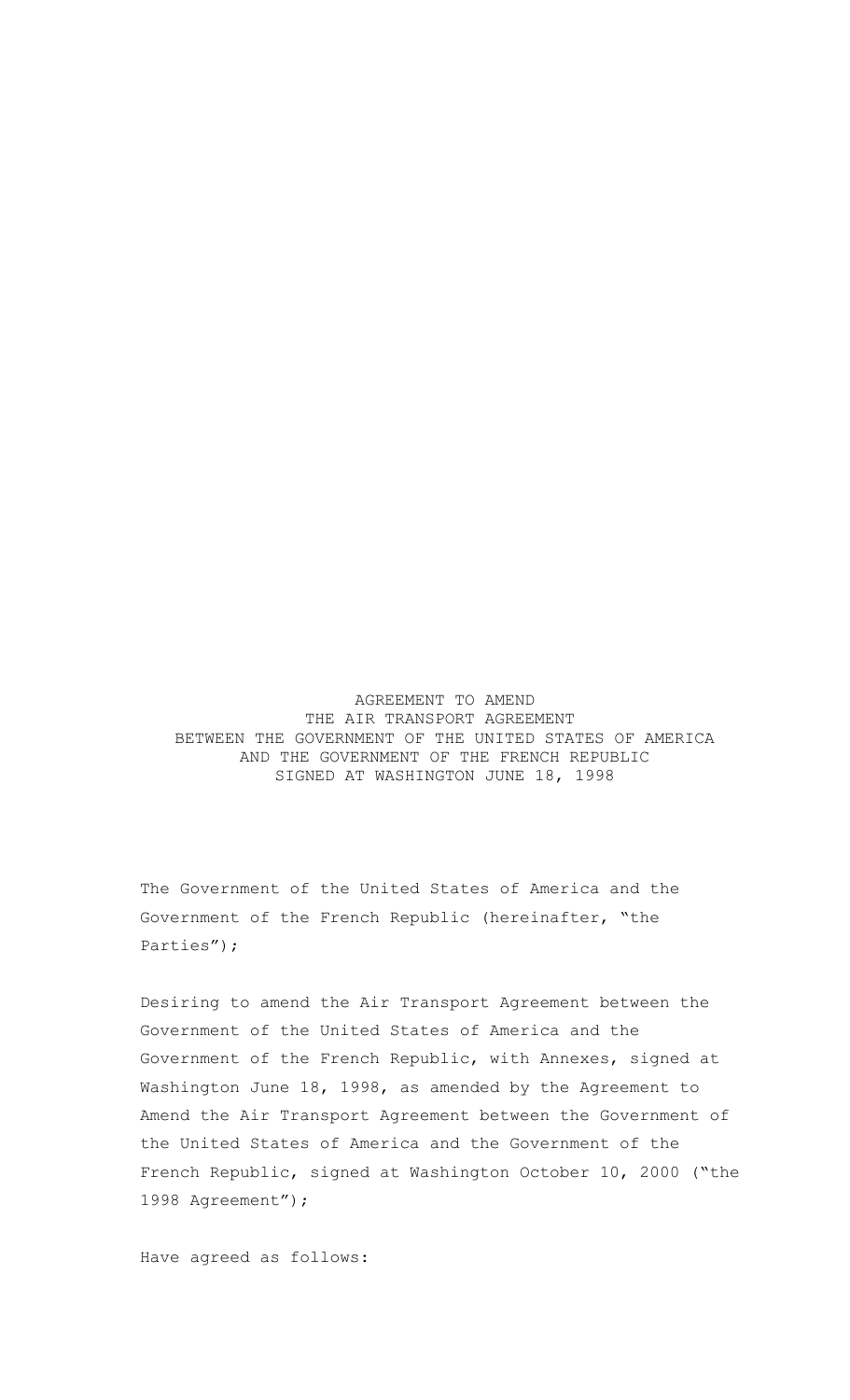#### **ARTICLE 1**

The 1998 Agreement shall be amended as follows:

1. The preamble of the 1998 Agreement is amended by inserting the word "minimum" between "appropriate" and "government" in the second sentence.

2. Article 3 is amended in paragraph 1 by substituting "Annex II" for "Annex III".

3. Article 8, paragraph 3, is amended by deleting the second sentence and replacing it with:

These rights shall be subject only to constraints resulting from considerations of airport safety and, for airports located in France, bases for exemption provided in European Union Council Directive 96/67/EC and the French legislation implementing that directive.

4. Article 8 is further amended by moving Section 4 of Annex I to this Article and numbering it as paragraph 9.

5. Article 11 is amended in paragraph 2 by deleting the phrase "consistent with the rights granted in this Agreement" in the first sentence, and by deleting the phrase "or as otherwise specified in this Agreement" in the second sentence.

6. Article 11 is further amended by rewriting paragraph 4 to read:

> Neither Party shall require the filing of schedules, programs for charter flights, or operational plans by airlines of the other Party for approval, except as may be required on a non-discriminatory basis to enforce the uniform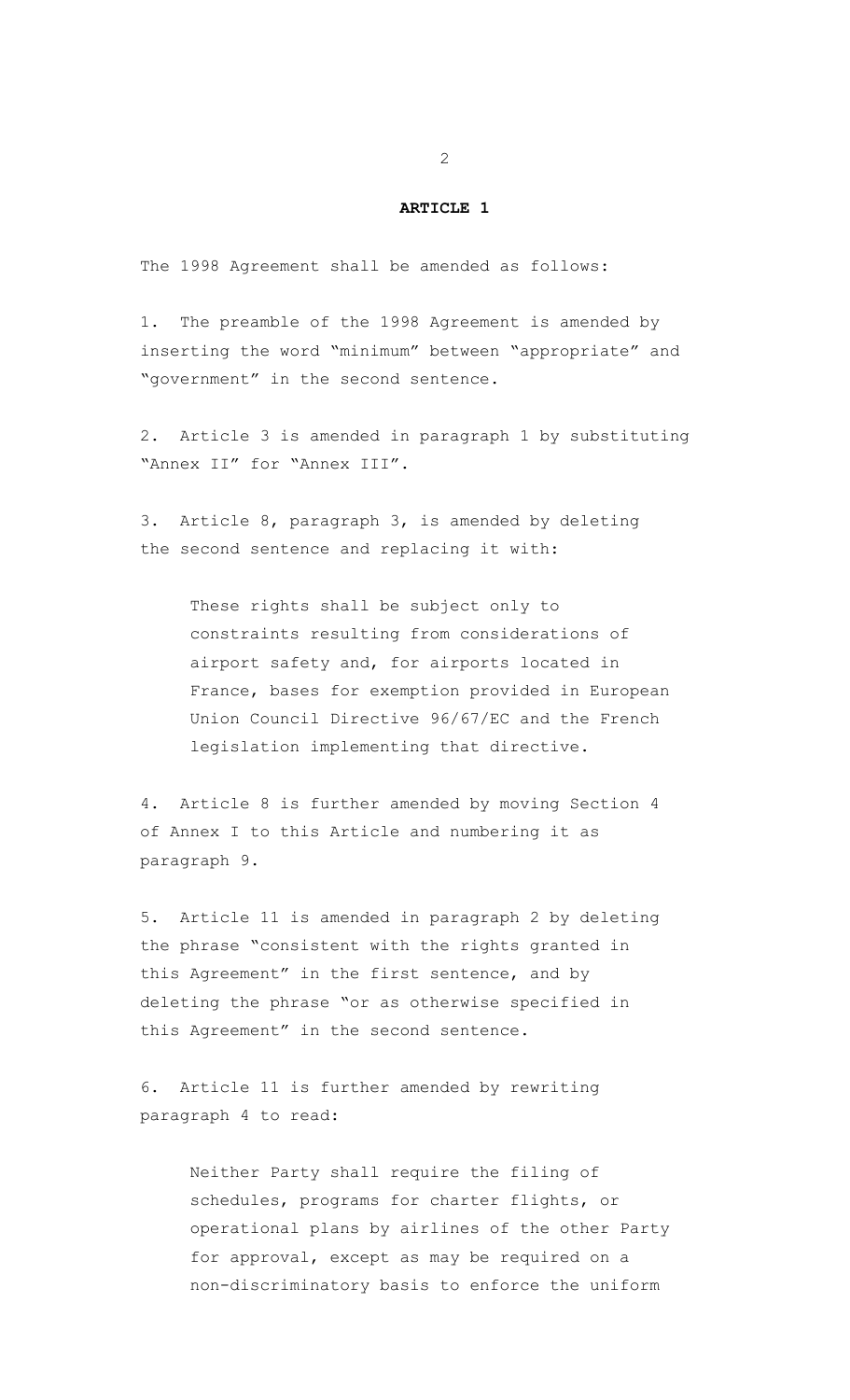conditions foreseen by paragraph 2 of this Article or as may be specifically authorized in an Annex to this Agreement. If a Party requires filings it shall minimize the administrative burdens of filing requirements and procedures on air transportation intermediaries and on designated airlines of the other Party.

7. Article 11 is further amended by deleting paragraph 5.

8. Article 12 is amended by rewriting paragraph 1 (d) to read:

protection of airlines from abuses of a dominant position resulting from prices that are unjustifiably low, taking account of the costs to the initiating airline of providing the services or facilities to which they relate, where evidence exists as to an intent to eliminate competition.

9. Article 12 is further amended by rewriting paragraph 2 to read:

Neither Party shall require filings for tariffs by the airlines of the other Party for approval, except as may be required on a non-discriminatory basis. Notification or filing by the airlines of both Parties may be required no more than fifteen (15) days before the proposed date of effectiveness. Notification or filing may be permitted on shorter notice. Except as may be necessary to implement the rights under this Agreement, neither Party shall require the notification or filing by airlines of the other Party of prices charged by charterers to the public, except as may be required on a non-discriminatory basis.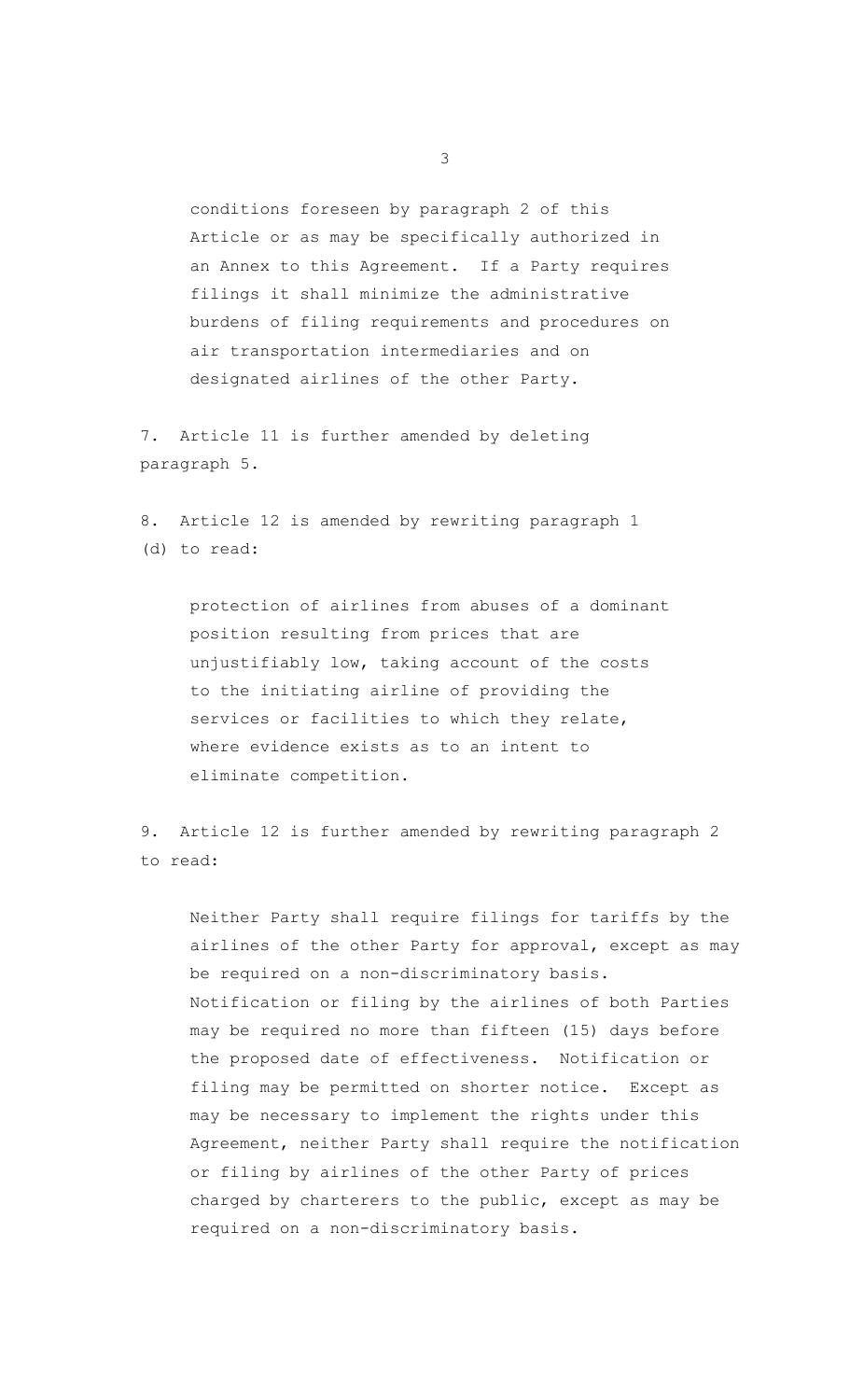10. Article 12 is further amended by rewriting paragraph 3 to read:

Neither Party shall take unilateral action to prevent the inauguration or continuation of a price proposed to be charged or charged by:

(a) an airline of either Party for international air transportation between the territories of the Parties, or

(b) an airline of one Party for international air transportation between the territory of the other Party and any other country,

including in both cases transportation on an interline or intraline basis, provided that in the case of services to or from third countries to which Council Regulation (EEC) no. 2409/92 of 23 July, 1992 applies on the date that this Agreement is signed, or to which a not more restrictive successor regulation applies, such price is not specifically prohibited under that regulation.

11. Article 13 is amended in Part B, paragraph 5 by substituting "thirty (30)" for "twenty (20)".

12. Article 13 is further amended in Part C, paragraph 2 by substituting "twenty (20)" for "ten (10)".

13. Article 14 is amended in Part A by substituting "fifty (50)" for "forty (40)" in paragraph 2 (a) and by substituting "eighty-five (85)" for "seventy-five (75)" in paragraph 2 (b).

14. Article 14 is further amended in Part A, paragraph 4 (a), by substituting "thirty (30)" for "twenty (20)" in the first sentence and substituting "forty-five (45)" for "twenty (20)" in the second sentence.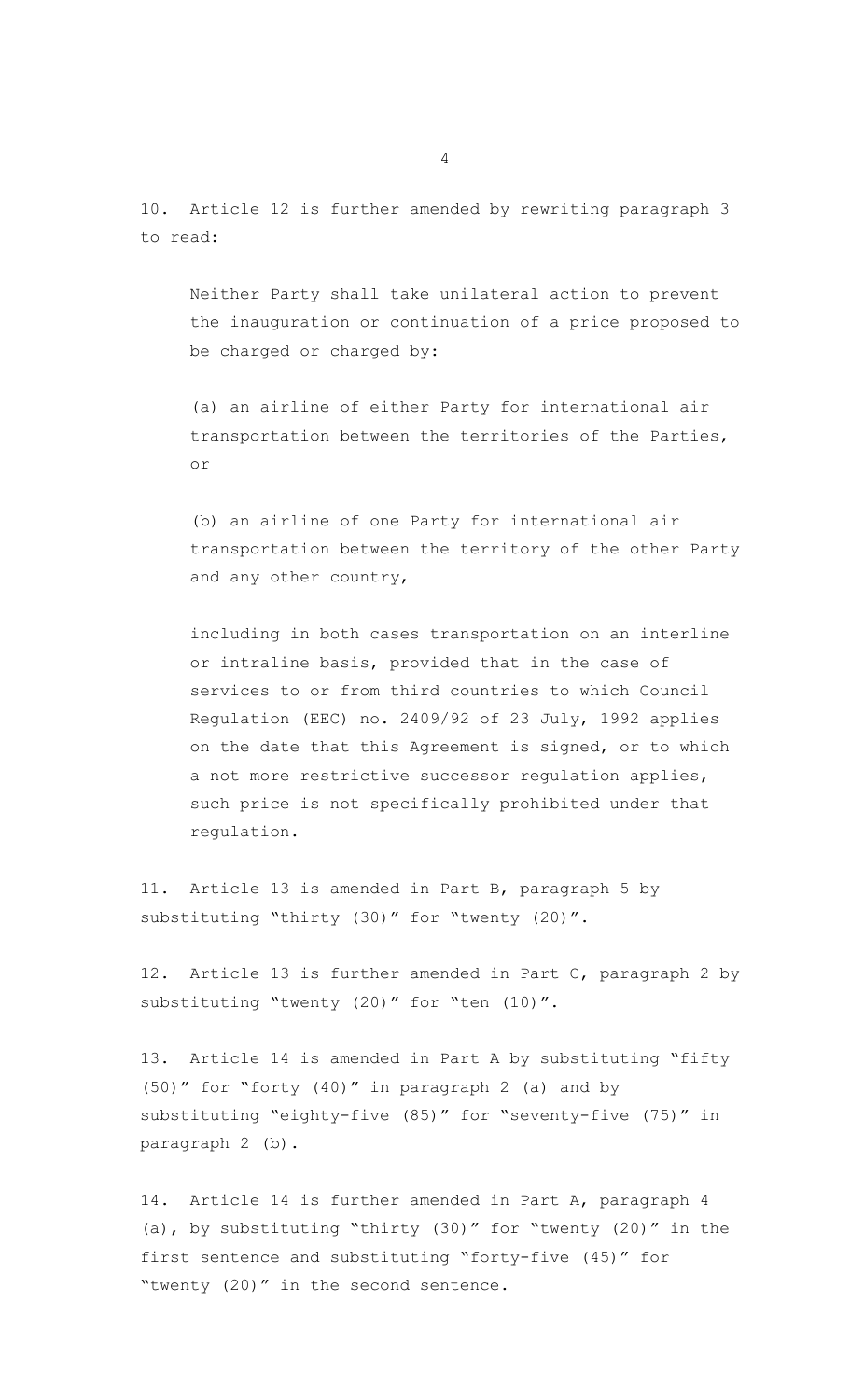15. Article 14 is further amended in Part A, paragraph 4 (b) by substituting "thirty (30)" for "twenty (20)".

16. Annex I, Scheduled Air Transportation, is amended by rewriting Section 1 to read:

> Section 1 Routes

Airlines of each Party designated under this Annex shall, in accordance with the terms of their designation, be entitled to perform scheduled international air transportation between points on the following routes:

### **A. Routes to be served by the Combination and Cargo Airlines of the United States:**

1. U.S. – Metropolitan France Routes:

(a) From points behind the United States via the United States and intermediate points to a point or points in France and beyond.

(b) For all-cargo service or services, between France and any point or points.

2. From points behind the United States via the United States and intermediate points to French Departments of America and beyond $^1\!$  $^1\!$  $^1\!$ 

<span id="page-4-0"></span> $1$  Airlines designated by the United States may exercise fifthfreedom traffic rights on combination and all-cargo services on this Route only to a total of ten (10) points in the Western Hemisphere to be selected and changed by the Government of the United States by diplomatic note to the French Government.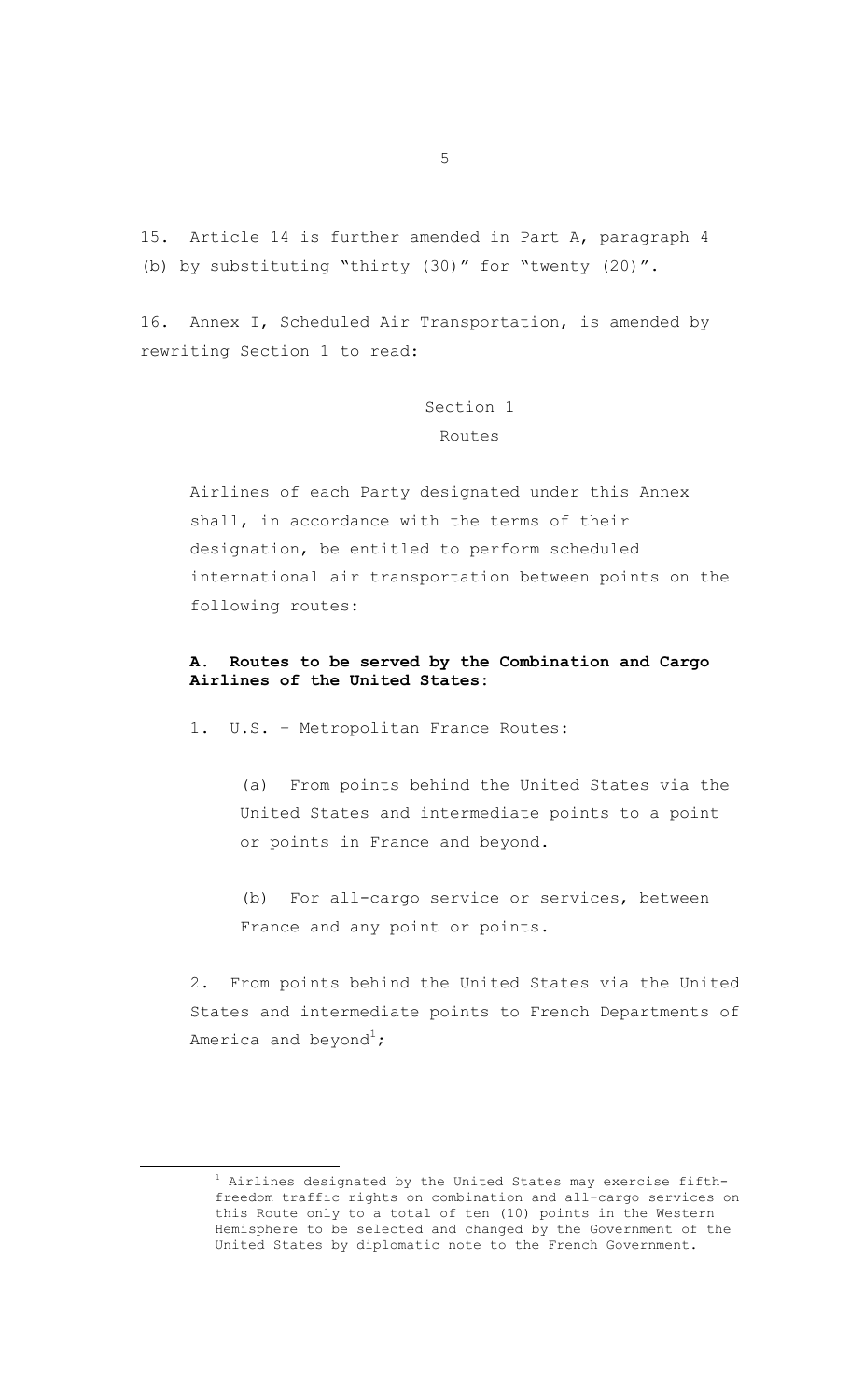3. From points behind the United States via the United States to New Caledonia and/or Wallis and Futuna<sup>[2](#page-5-0)</sup>;

4. From points behind the United States via the United States and intermediate points to French Polynesia and beyond $^3$  $^3$ ;

5. From points behind the United States via the United States and intermediate points to Saint-Pierre and Miquelon and beyond $^4\!$  $^4\!$  $^4\!$ .

# **B. Routes to be served by the Combination and Cargo Airlines of the French Republic**

1. Metropolitan France – U.S. Routes

(a) From points behind France via France and intermediate points to a point or points in the United States and beyond.

(b) For all-cargo service or services, between the United States and any point or points.

2. From points behind the French Departments of America via the French Departments of America and intermediate points to the United States and beyond<sup>[5](#page-5-3)</sup>;

<span id="page-5-3"></span><sup>5</sup> Airlines designated by France may exercise fifth-freedom traffic rights on combination and all-cargo services on this Route only to a total of ten (10) points in the Western Hemisphere to be selected and changed by the French Government by diplomatic note to the Government of the United States.

<span id="page-5-0"></span> $2$  The issue of intermediate and beyond operations on Route 3 may be discussed at a mutually acceptable time.

<span id="page-5-1"></span><sup>&</sup>lt;sup>3</sup> A separate agreement on intermediate and beyond points on Route 4 shall be concluded by an exchange of diplomatic notes.

<span id="page-5-2"></span><sup>4</sup> Airlines designated by the United States may exercise fifthfreedom traffic rights on combination and all-cargo services on this Route only to a total of ten (10) points in the Western Hemisphere to be selected and changed by the Government of the United States by diplomatic note to the French Government.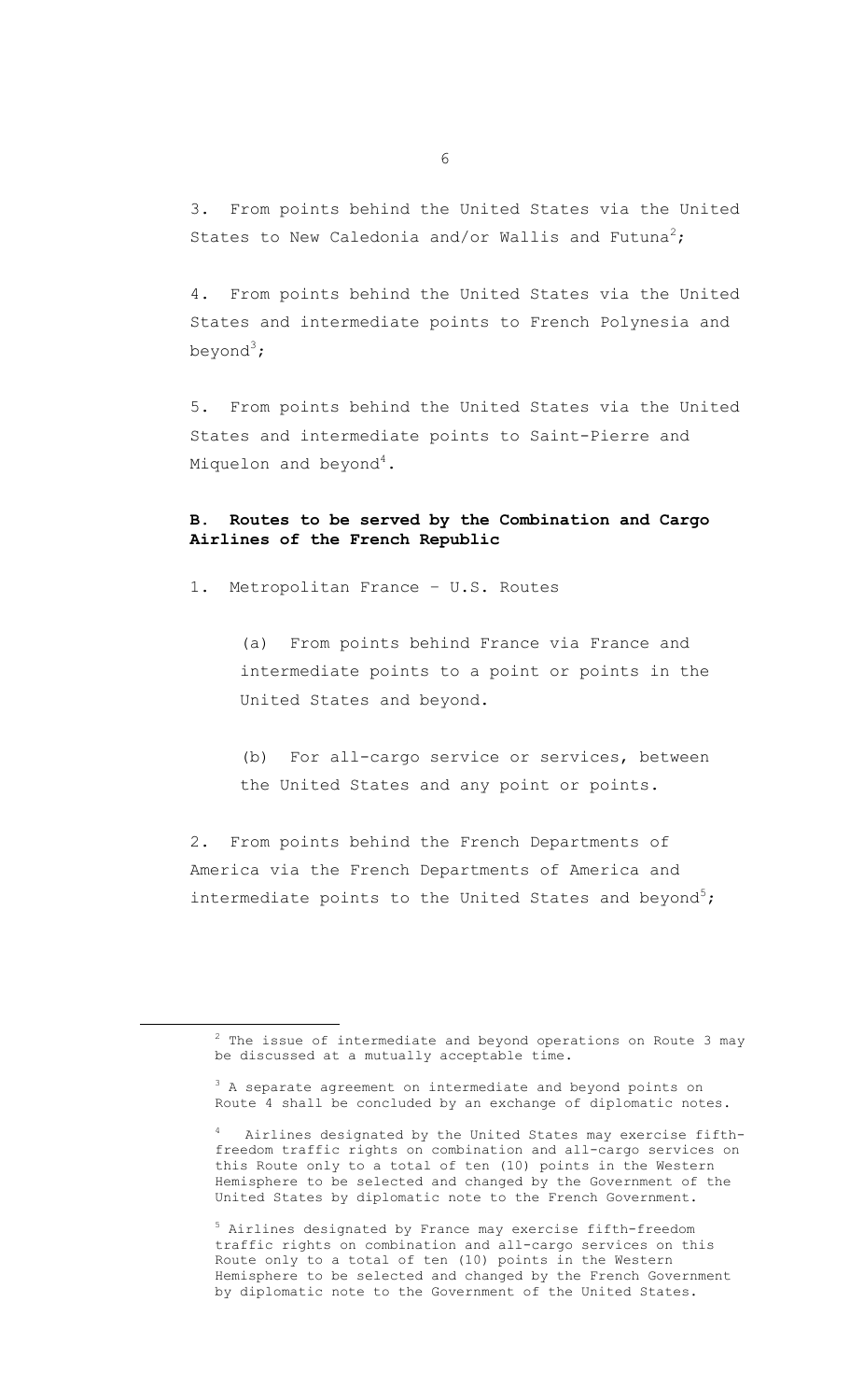3. From points behind New Caledonia and/or Wallis and Futuna via New Caledonia and/or Wallis and Futuna to the United States $6$ ;

4. From points behind French Polynesia via French Polynesia and intermediate points to the United States and beyond<sup>[7](#page-6-1)</sup>;

5. From points behind Saint-Pierre and Miquelon via Saint-Pierre and Miquelon and intermediate points to the United States and beyond<sup>[8](#page-6-2)</sup>.

17. Annex I is further amended in Section 2 by adding ", with the exception of all-cargo services," after "provided that" at the end of that section.

18. Annex I is further amended in Section 3 by adding ", with the exception of all-cargo services," after "provided that".

19. Annex I is further amended by renumbering Section 5 as Section 4 and rewriting it to read:

In conjunction with operations on Routes A 2, 3, 4 and 5 and B 2, 3, 4 and 5 in Section 1 of this Annex, designated airlines shall be entitled to operate combination and all-cargo services to any third-country point or points not available for fifth-freedom traffic rights under Section 1 of Annex I, without traffic rights between the territory of the other Party and any such point or points.

<span id="page-6-0"></span> $6$  The issue of intermediate and beyond points on Route 3 may be discussed at a mutually acceptable time.

<span id="page-6-1"></span><sup>&</sup>lt;sup>7</sup> A separate agreement on intermediate and beyond points on Route 4 shall be concluded by an exchange of diplomatic notes.

<span id="page-6-2"></span><sup>8</sup> Airlines designated by France may exercise fifth-freedom traffic rights on combination and all-cargo services on this Route only to a total of ten (10) points in the Western Hemisphere to be selected and changed by the French Government by diplomatic note to the Government of the United States.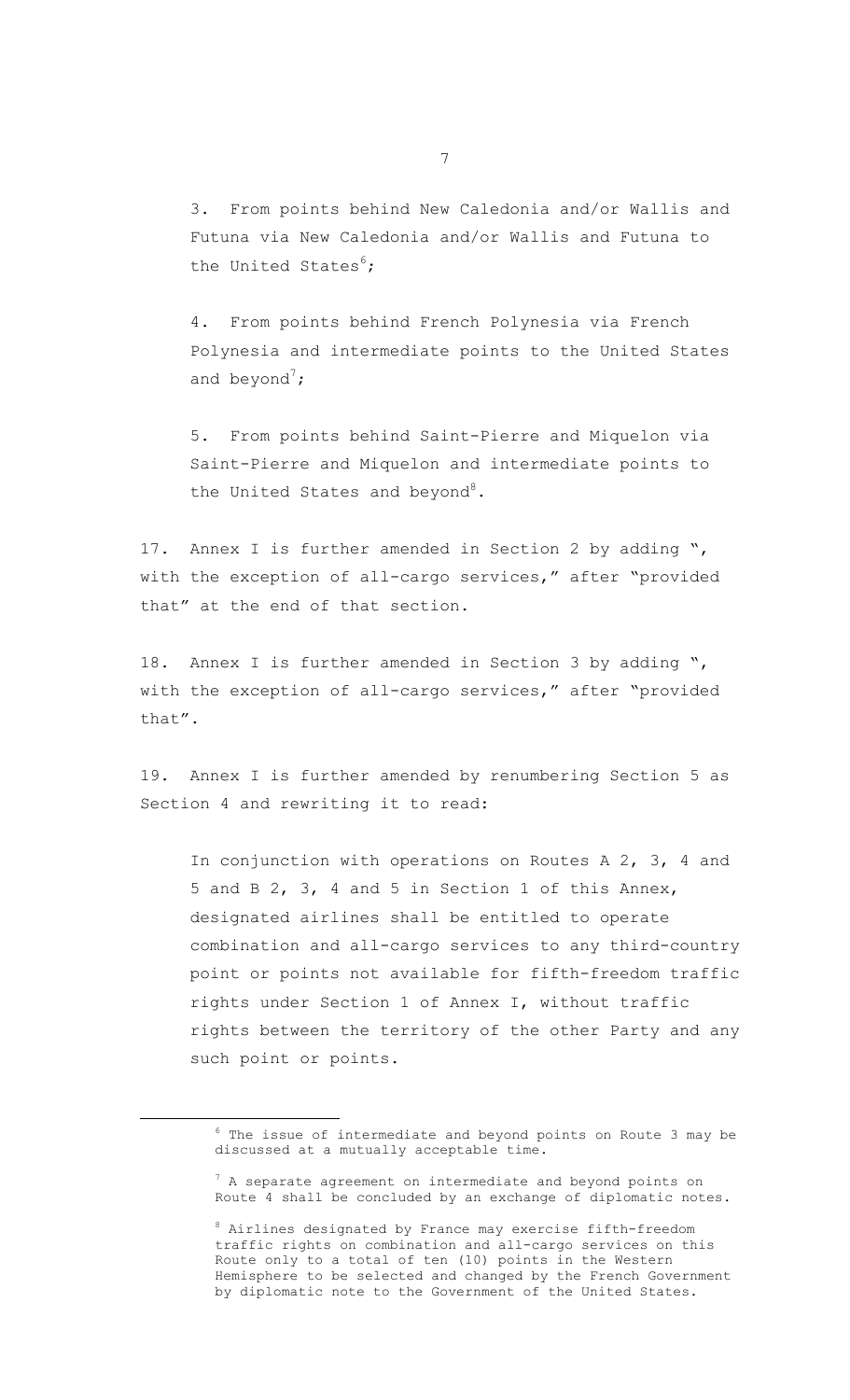20. Annex II, All-Cargo Services, is amended by deleting it in its entirety.

21. Annex III is renumbered as Annex II and is rewritten as follows:

### Annex II

## **Charter Air Transportation**

#### Section 1

A. Airlines of each Party designated under this Annex shall, in accordance with the terms of their designation, have the right to carry international charter traffic of passengers (and their accompanying baggage) and/or cargo (including, but not limited to, freight forwarder, split, and combination (passenger/cargo) charters):

1. Between any point or points in the territory of the Party that has designated the airline and any point or points in the territory of the other Party; and

2. Between any point or points in the territory of the other Party and any point or points in a third country or countries, provided that, except with respect to cargo charters, such service constitutes part of a continuous operation, with or without a change of aircraft, that includes service to the homeland for the purpose of carrying local traffic between the homeland and the territory of the other Party.

B. In the performance of services covered by this Annex, airlines of each Party designated under this Annex shall also have the right: (1) to make stopovers at any points whether within or outside of the territory of either Party; (2) to carry transit traffic through the other Party's territory; (3) to combine on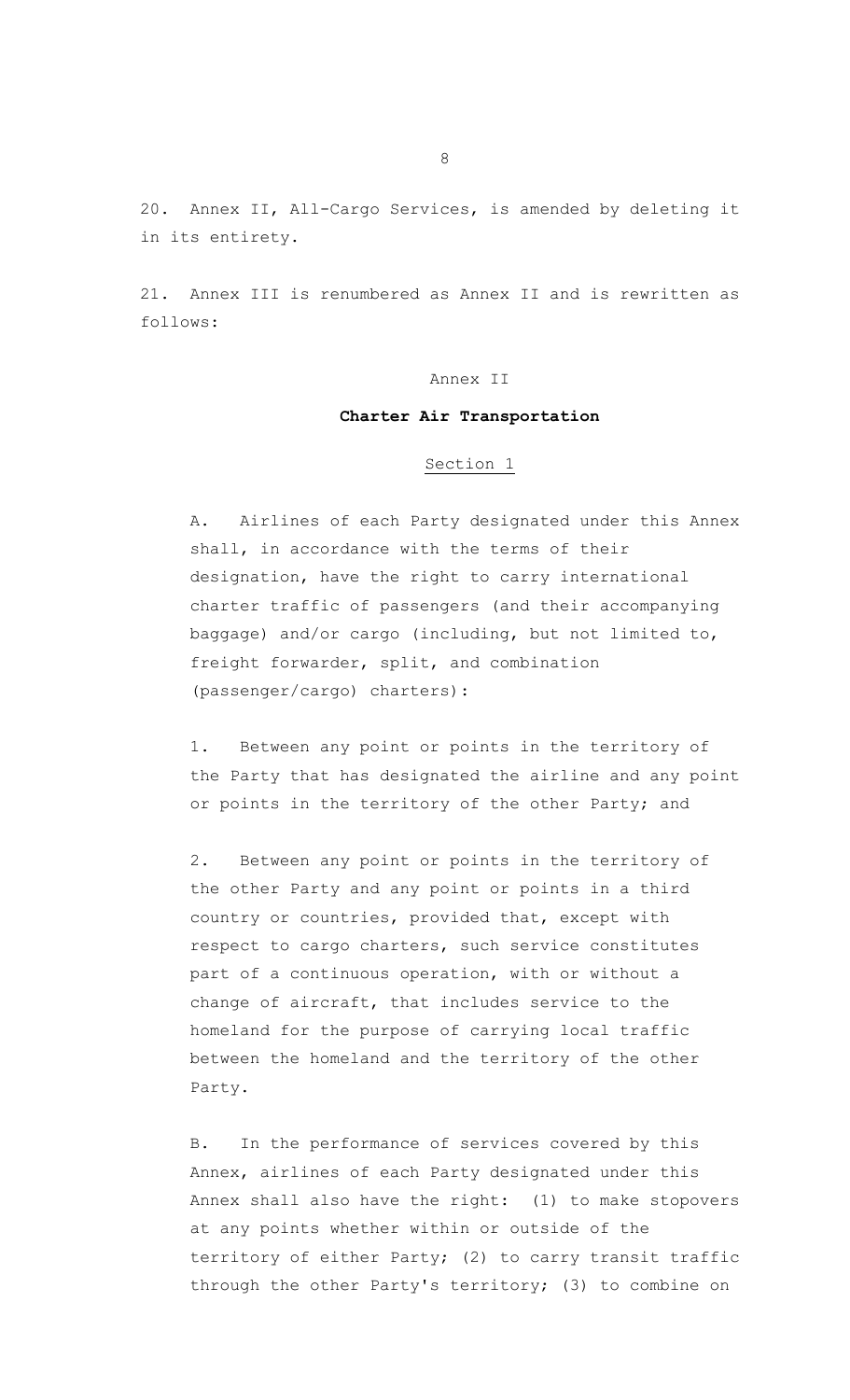the same aircraft traffic originating in one Party's territory, traffic originating in the other Party's territory, and traffic originating in third countries; and (4) to perform international air transportation without any limitation as to change, at any point on the route, in type or number of aircraft operated; provided that, except with respect to cargo charters, in the outbound direction, the transportation beyond such point is a continuation of the transportation from the territory of the Party that has designated the airline and in the inbound direction, the transportation to the territory of the Party that has designated the airline is a continuation of the transportation from beyond such point.

C. Each Party shall extend favorable consideration to applications by airlines of the other Party to carry traffic not covered by this Annex on the basis of comity and reciprocity.

# Section 2

A. Any airline designated by either Party performing international charter air transportation originating in the territory of either Party, whether on a one-way or round-trip basis, shall have the option of complying with the charter laws, regulations, and rules either of its homeland or of the other Party. If a Party applies different rules, regulations, terms, conditions, or limitations to one or more of its airlines, or to airlines of different countries, each designated airline shall be subject to the least restrictive of such criteria.

B. However, nothing contained in the above paragraph shall limit the rights of either Party to require airlines designated under this Annex by either Party to adhere to requirements relating to the protection of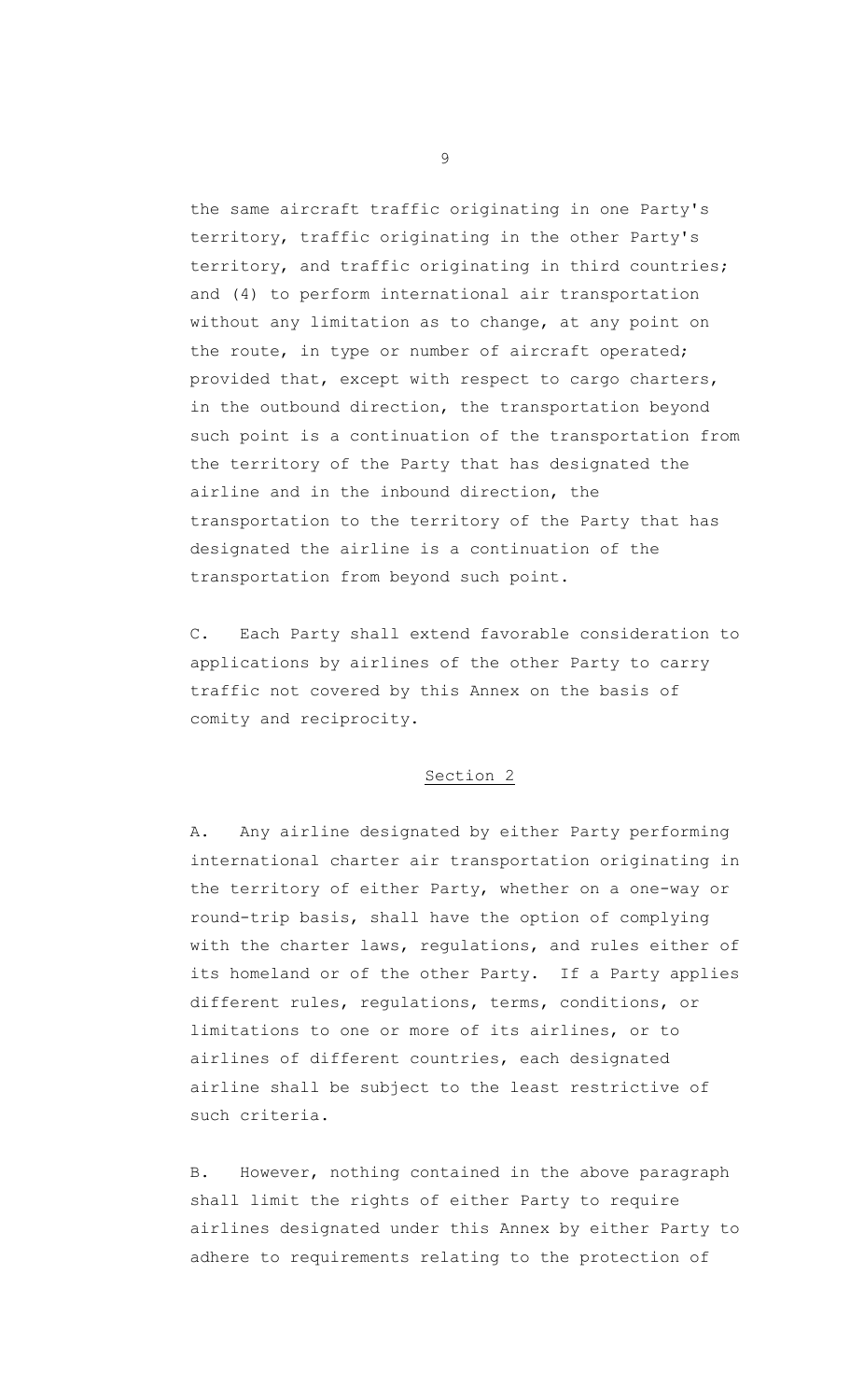passenger funds and passenger cancellation and refund rights.

## Section 3

Except with respect to the consumer protection rules referred to in the preceding paragraph, neither Party shall require an airline designated under this Annex by the other Party, in respect of the carriage of traffic from the territory of that other Party or of a third country on a one-way or round-trip basis, to submit more than a declaration of conformity with the applicable laws, regulations and rules referred to under section 2 of this Annex or of a waiver of these laws, regulations, or rules granted by the applicable aeronautical authorities.

22. Annex IV, Computer Reservation Systems, is renumbered as Annex III and is rewritten to read:

#### **ANNEX III**

## **Principles of Non-Discrimination Within and Competition among Computer Reservations Systems**

1. The Parties recognize that computer reservations systems (CRS) operations are an important aspect of the ability of an airline to compete. Specifically, the Parties note that CRS operations are regulated at the date of this agreement:

- in France, under European Community Regulation 2299/89, 24 July 1989, as amended by Regulation 3089/93 of 29 October 1993 and by Regulation 323/1999, 8 February 1999; and

- in the United States, under 14 CFR Part 255.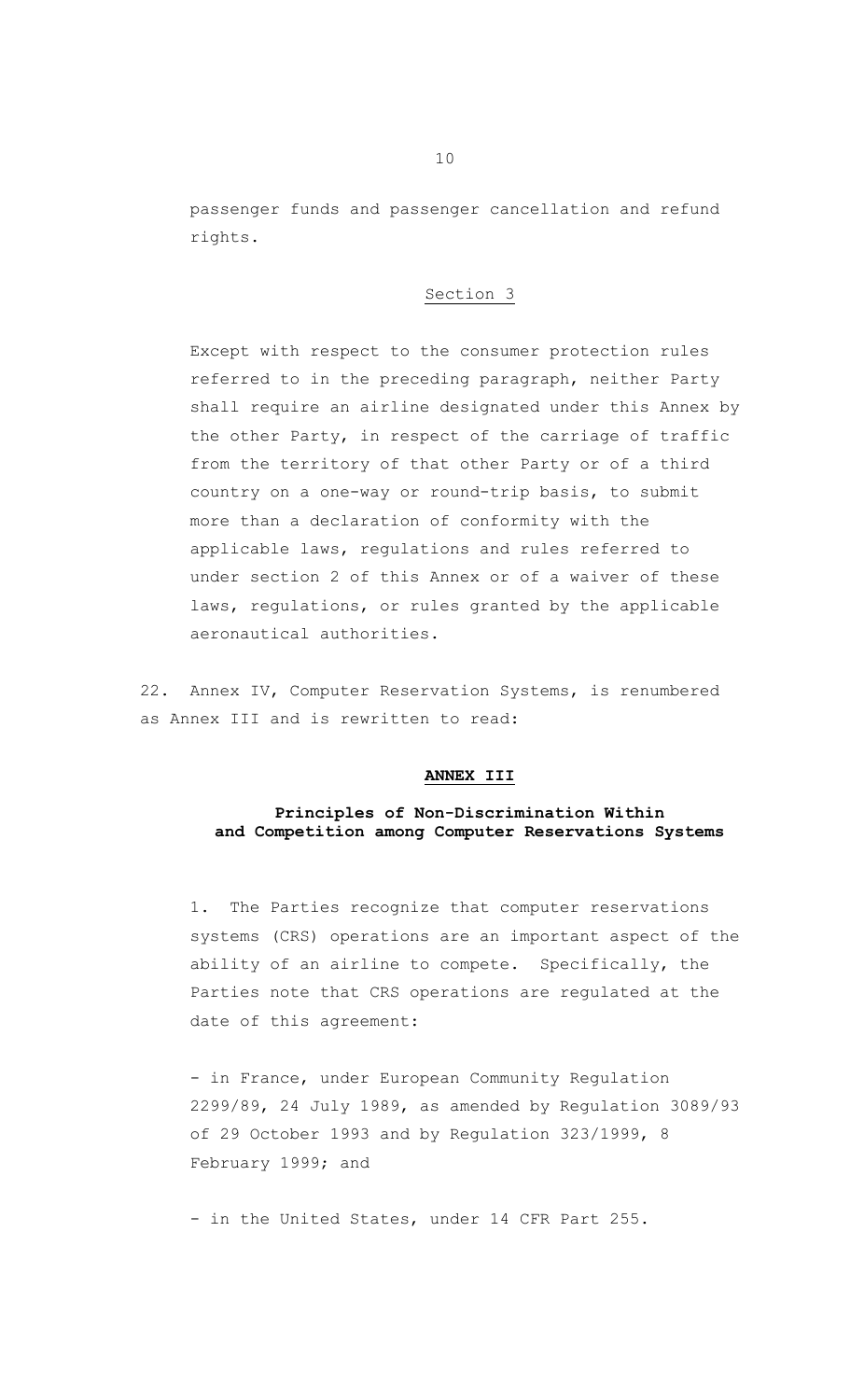2. The Parties agree that, consistent with the laws and regulations of the Parties in effect on the date that this Agreement is signed, the following principles shall be followed with respect to CRS operations in international aviation on a non-discriminatory basis:

(a) CRSs shall have integrated primary displays for which:

(i) information regarding international air services, including the construction of connections on those services, shall be edited and displayed based on nondiscriminatory and objective criteria that are not influenced, directly or indirectly, by airline or market identity, and that apply uniformly to all participating airlines;

(ii) CRS data bases shall be as comprehensive as possible and CRS vendors shall not delete information from their data bases until it has been superseded;

(iii) CRS vendors shall not manipulate information given by participating airlines in a manner which would lead to the provision of inaccurate, misleading or discriminatory information; and the information provided by participating airlines shall be clear and concise (for example flights for which the code displayed is not that of the operating airline (i.e. code share), flights involving a change of aircraft, and flights with stops shall be clearly identified as having those characteristics);

(iv) All CRSs that are available to travel agents who directly distribute information about airline services to the traveling public in either Party's territory shall not only be obligated to, but shall also be entitled to, operate in conformance with the CRS rules that apply in the territory where the CRS is being operated;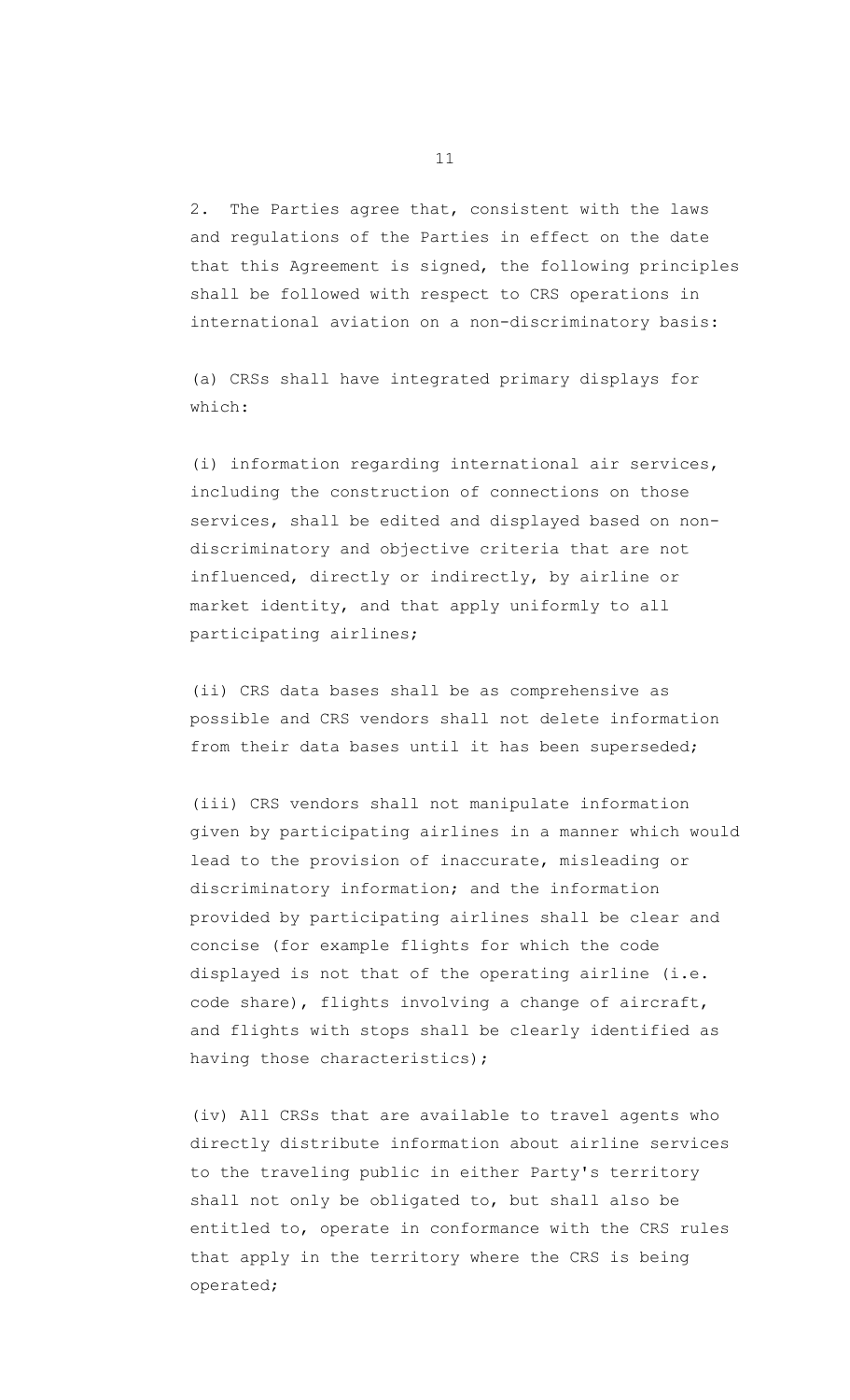(b) Travel agents shall be allowed to use any of the secondary displays available through the CRS for an individual transaction so long as the travel agent makes a request for that display to meet a specific request by a consumer.

(c) All airlines willing to pay any applicable nondiscriminatory fee shall be permitted to participate in each vendor's CRS. All distribution facilities that a system vendor provides shall be offered on a nondiscriminatory basis to participating airlines. CRS vendors shall display, on a non-discriminatory, objective, airline-neutral basis, the international air services of participating airlines in all markets in which they wish to sell those services. Upon request, a CRS vendor shall disclose details of its data base update and storage procedures, its criteria for editing and ranking information, the weight given to such criteria, and the criteria used for selection of connect points and inclusion of connecting flights.

(d) CRS vendors of one Party operating in the territory of the other Party shall be entitled to bring in, maintain, and make freely available, their CRSs to travel agencies or travel companies and other subscribers whose principal business is the distribution of travel-related products in the territory of the other Party, if the CRS complies with these principles.

(e) In the territory of one Party, CRS vendors of the other Party shall not be subject to more stringent or restrictive requirements, with respect to access to and use of communications facilities, selection and use of technical CRS hardware and software, and the technical installation of CRS hardware, than those imposed on the first Party's own CRS vendors.